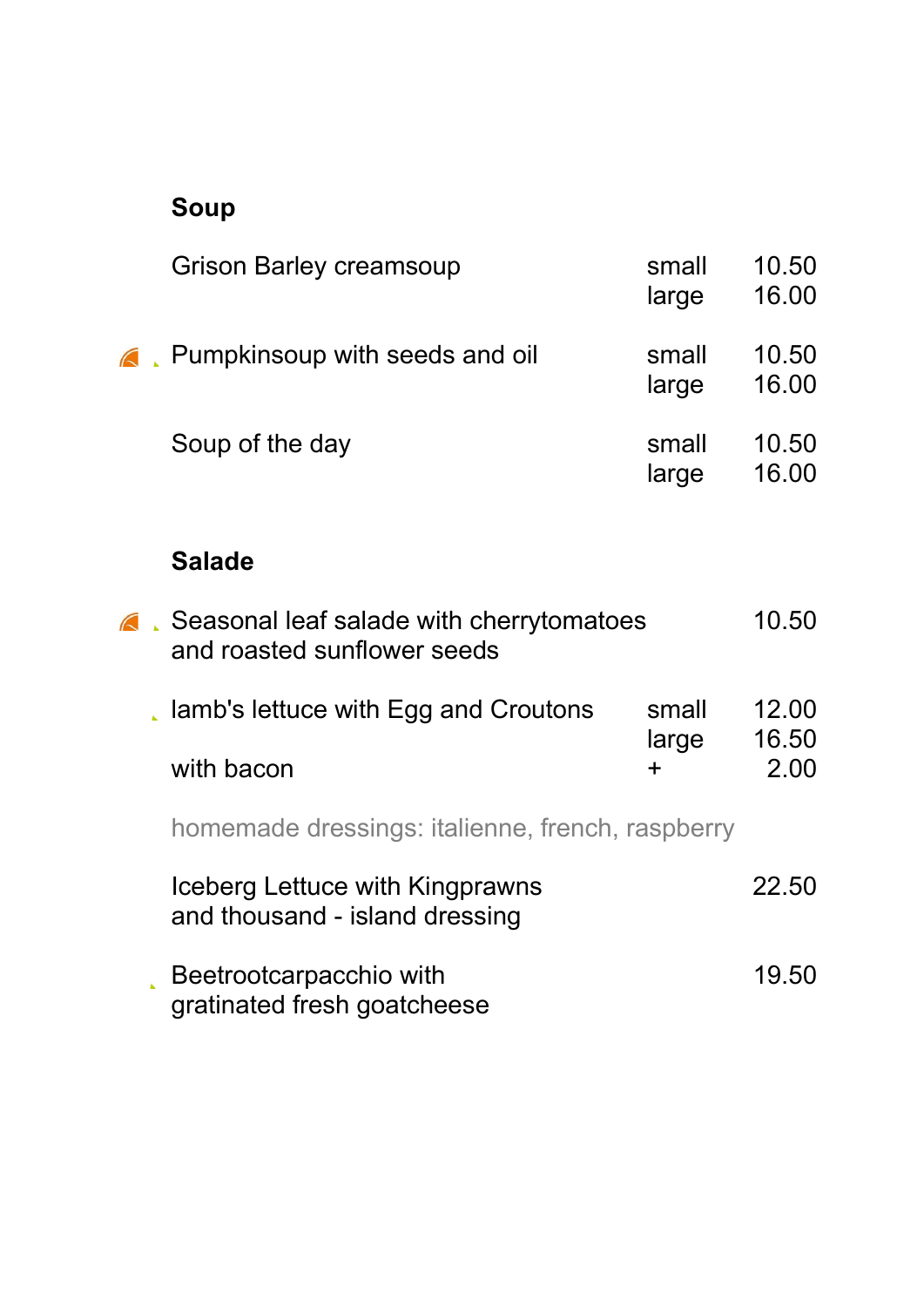# Galloway-Beef out of Larnags

| Brasato in Redwinesauce<br>with Pizokels and vegetables | 34.00 |
|---------------------------------------------------------|-------|
| Sausage from the grill (180g) and butterrösti           | 26.00 |
| Cellentani noodles with minced beef<br>and apple compot | 24.50 |

┑

#### Beefer

| Pork kotelette (260g)                                | 32.00  |  |
|------------------------------------------------------|--------|--|
| Calfcrown kotelette (300g)                           | 52.00  |  |
| <b>Beef Entrecote</b> (Ireland ca.230g)              | 52.00  |  |
| Tomahawk-Steak (Ireland ca.1Kg)<br>With 2 sides      | 120.00 |  |
| Sidedishes: spinachrisotto, butterrösti or sidesalad |        |  |

Served with herbbutter and Jus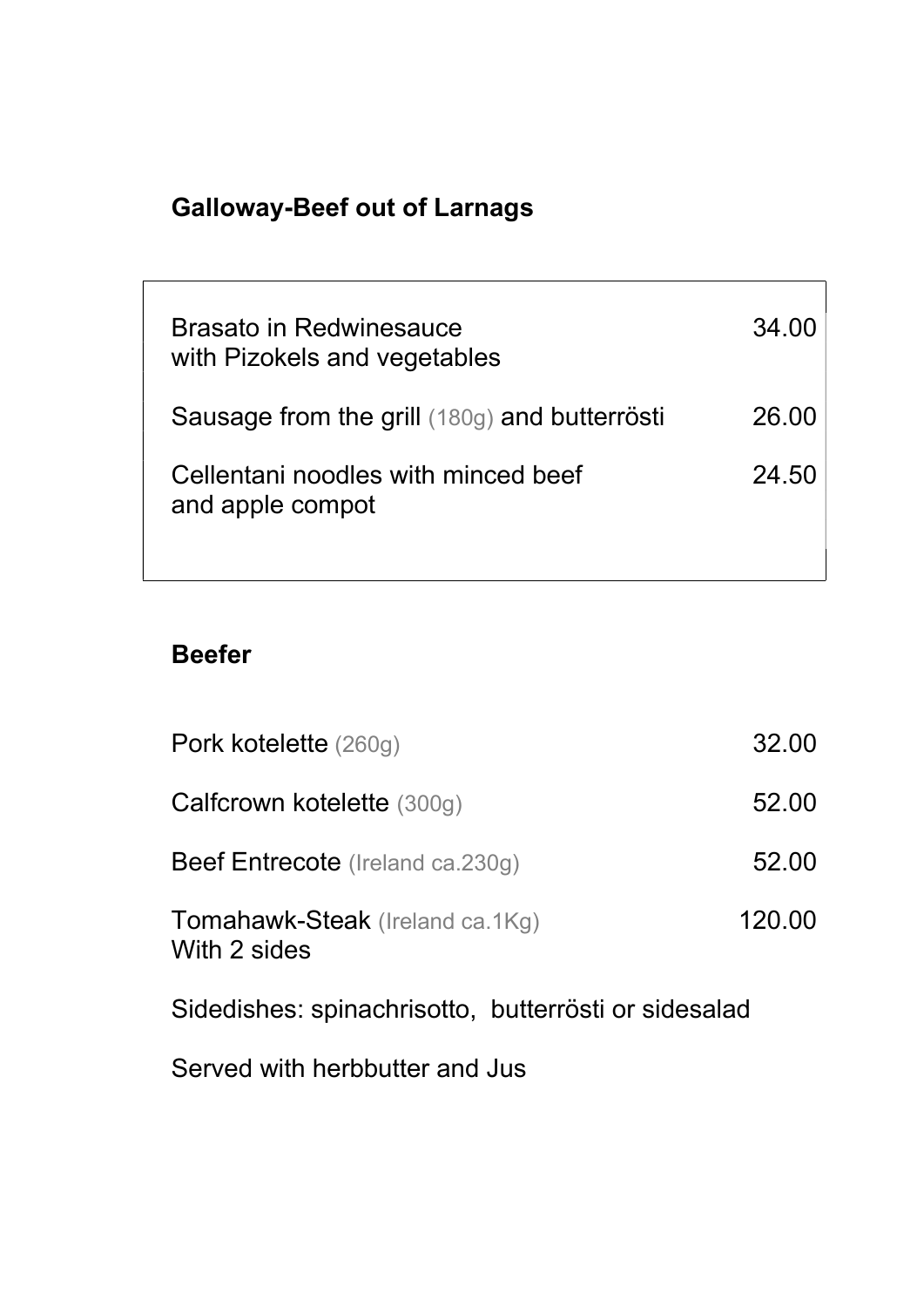## Larnagser Evergreens

| <b>Homemade Capuns</b><br>Dough with air dried beef   herbs wraped in Mangold leaves<br>Gratinated with cheese in a creambouillon | 29.50            |
|-----------------------------------------------------------------------------------------------------------------------------------|------------------|
| Calf's liver in Balsamicojus<br>and Butterrösti                                                                                   | 36.00            |
| Quark-Pizokels with bacon, wirz and alpcheese                                                                                     | 26.00            |
| Tagliolini with sauted beef-filetstripes<br>and vegetables                                                                        | 31.00            |
| Cheesefondue with Bread p.p.<br>-with potatoes                                                                                    | 29.50<br>$+4.00$ |
| Cheesefondue Larnags<br>Bred   Potatoes   Tomatoes  <br>Pickled cucumber   sour onions                                            | 37.00            |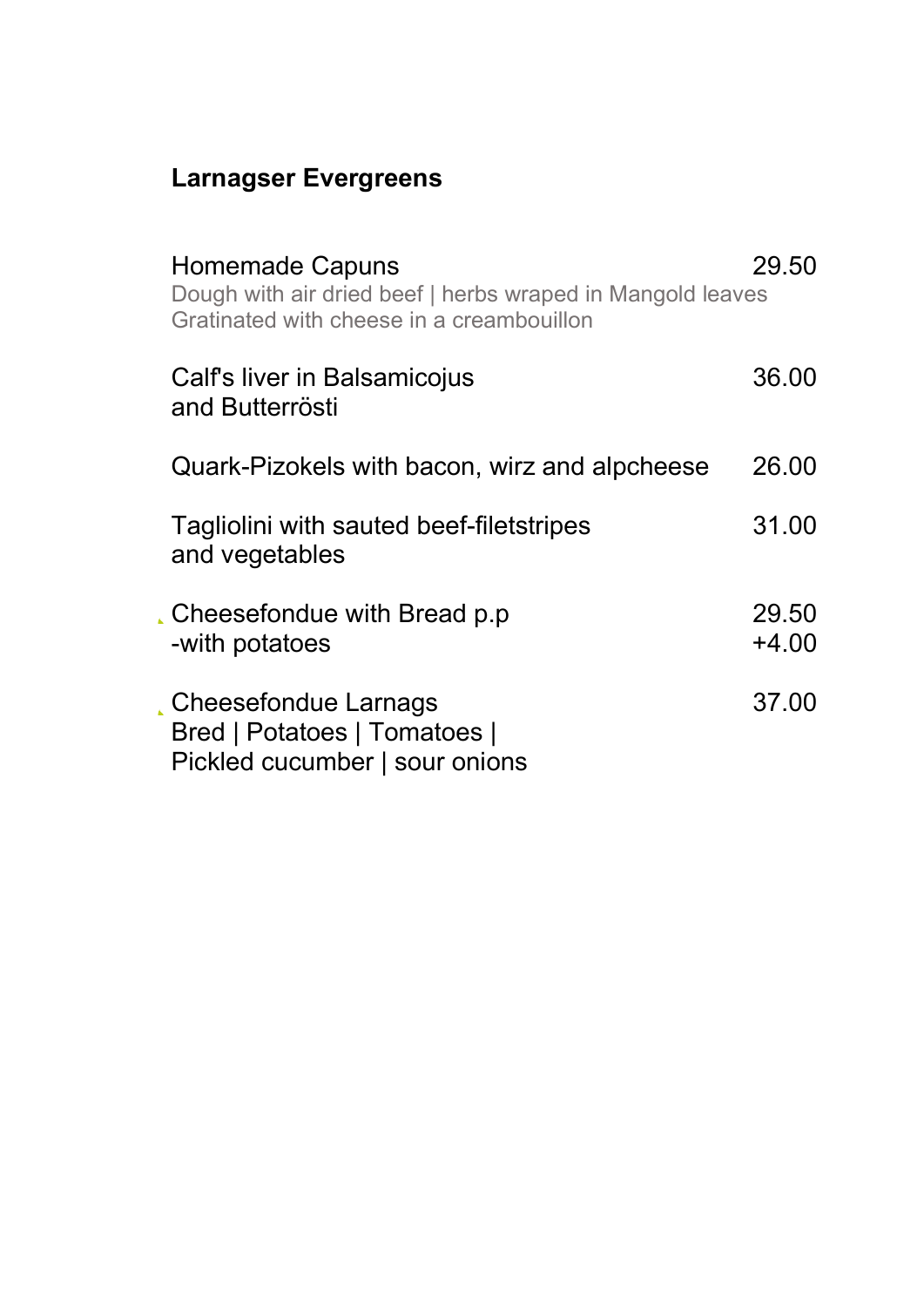| <b>Vegeterian and vegan dishes</b>                                                                       |       |
|----------------------------------------------------------------------------------------------------------|-------|
| Quark-Pizokels with vegetables and alpcheese                                                             | 24.50 |
| A Homemade vegan Capuns<br>Mangoldleaves with plum, apricot,<br>oatmilk vegan parmesan and creambouillon | 29.50 |
| <b>Cold Platters</b>                                                                                     |       |
| Andutgel from galloway-beef<br>$\sqrt{2}$                                                                | 17.50 |
| alpcheese from Laax<br>$\sqrt{2}$                                                                        | 16.50 |
| Grisons platter<br>Air dried beef, crudo, coppa, bacon, cheese                                           | 29.50 |



Meatdeclaration:

Beef Suisse and Ireland Pork - Suisse Calf – Suisse Prawns MSC - Vietnam